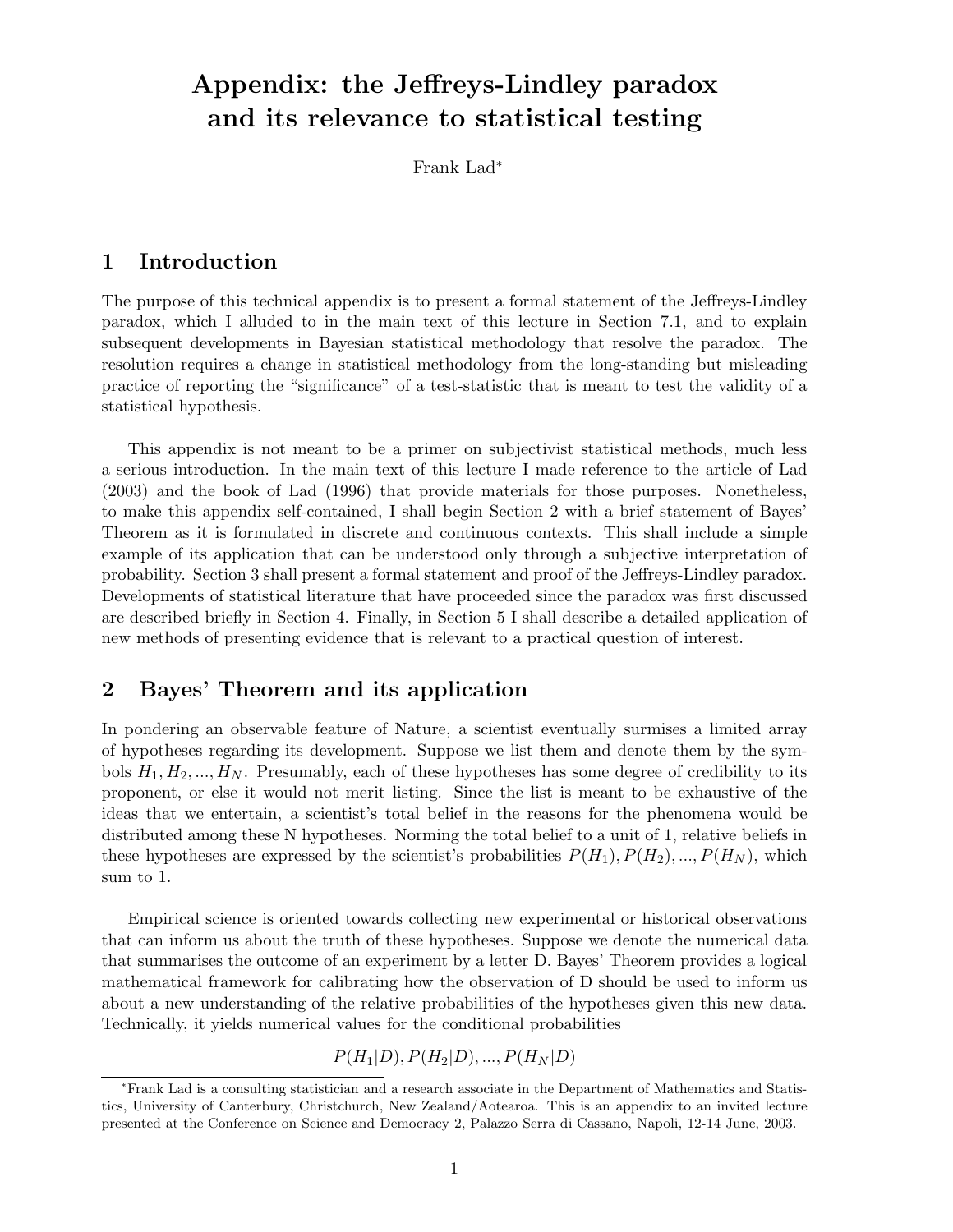that are based on their initial information sources *augmented by the new observed data*, D. The numerical differences between the probability distribution  $P(H_1), P(H_2), ..., P(H_N)$  and the conditional distribution  $P(H_1|D), P(H_2|D), ..., P(H_N|D)$  display what one can rightfully learn about our assessment of the hypotheses from this data. This assessment, in the long and the short of statistical theory, is the goal of scientific experimentation and data analysis. Because these distributions can represent uncertain opinions before and after observing the data, D, the former is commonly called a "prior" distribution for the hypotheses, while the latter is called the "posterior" distribution.

The formulation of Bayes' theorem requires that we assess the probability of observing the experimental data result that we do, given each of the relevant hypotheses. These assessments are represented by the numbers

$$
P(D|H_1), P(D|H_2), ..., P(D|H_N)
$$
.

The relative sizes of these numbers for the various possible hypotheses based on the same data are commonly referred to as the "likelihoods" for the hypotheses.

Using these probabilities for the observed data on the basis of each of the tendered hypotheses, Bayes' theorem allows the computation of each of the posterior probabilities  $P(H_1|D)$ ,  $P(H_2|D),\ldots,P(H_N|D)$  according to the computational formula

$$
P(H_i|D) = \frac{P(D|H_i)P(H_i)}{P(D|H_1)P(H_1) + P(D|H_2)P(H_2) + \dots + P(D|H_N)P(H_N)}
$$
(1)

for each hypothesis  $H_i$ .

#### **2.1 Uniquely subjective applications of Bayes' Theorem**

Bayes' theorem is commonly associated with a subjective interpretation of probability because there are many important practical examples of its use in contexts that defy a non-subjective interpretation. Consider briefly the situation of statistical methods used to audit bookkeeping records. The financial records of a business for a fiscal year are presented to an auditor. These "books" contain some number of errors. That is a fact of completed history. The auditor would like to know what the value of this number of errors is. Based on the auditor's limited knowledge of this company and knowledge of other companies, the auditor is uncertain about the value of this number, and may express a personally assessed probability distribution for its value. There can be nothing "objective" about this distribution, nor can it have a physical interpretation, because the fact of the matter is already settled. There exists some specific number of errors in the books. The auditor merely does not know what the value is. In order to reduce the amount of uncertainty about this number, a sample of transactions may be selected for examination. The likelihood of errors in the sample depends on the unknown number of errors in the books. The likelihood probabilities (conditional on the various possibilities for this unknown number) can be assessed routinely in a way that would be agreed by knowledgeable auditors. Conditional on the results of the audit of the sample, Bayes' theorem can be used to compute a posterior distribution for the unknown number of errors conditioned on this data. This is despite the fact that there is no objective interpretation for what such computations could mean.

#### **2.2 Bayes' theorem in the context of a continuum**

In many statistical contexts, the list of hypotheses is represented as a continuum of possibilities, typically denoted by the Greek letter  $\theta$ , which is presumed to lie within some interval, denoted by Θ. In such a context, prior opinions are representable as a probability density over θ, viz., f(θ). Statistical data is symbolised by a vector of possible observations, viz.,  $\mathbf{X}_n$  observed to equal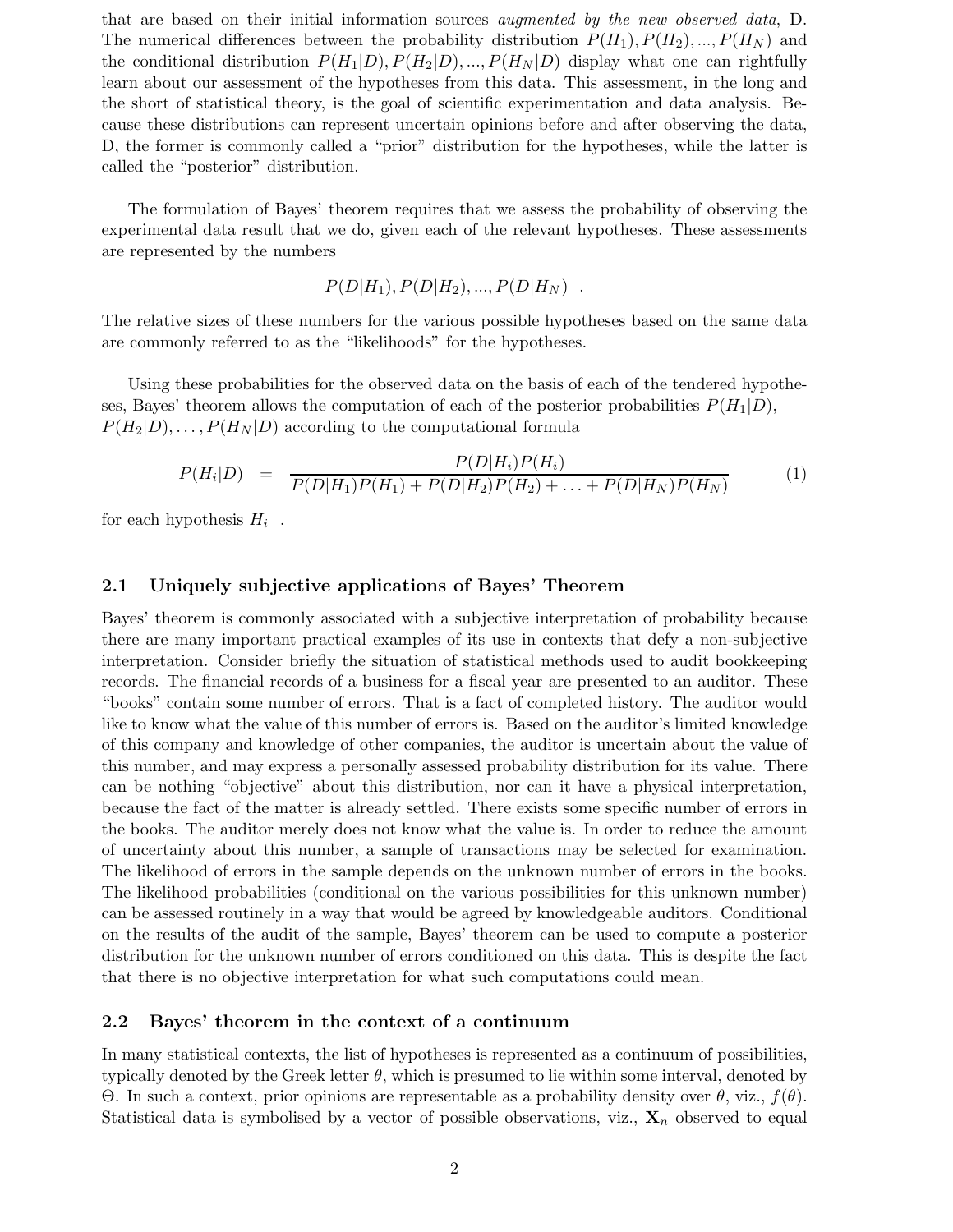$\mathbf{x}_n = (x_1, x_2, ..., x_n)$ . The likelihood of the hypotheses relative to this data is then representable via the likelihood function  $f(\mathbf{x}_n|\theta)$  for the various possible values of  $\theta$  in the possible continuum. In this context, Bayes' theorem is represented as saying

$$
f(\theta|\mathbf{x}_n) = \frac{f(\mathbf{x}_n|\theta) f(\theta)}{\int_{\Theta} f(\mathbf{x}_n|\theta) f(\theta) d\theta} .
$$

Finally, in the context of hypothesis testing, some particular value of  $\theta$  within the continuum is recognised as a particularly appropriate possibility that merits probability mass on its own. Suppose that value is denoted by  $\theta_0$ , and is accorded with the probability  $P(\theta = \theta_0) = p$ . When the remaining probability is distributed over the rest of the domain  $\Theta$  via a density  $f(\theta)$ , the resulting posterior probability for  $\theta = \theta_0$  would be computed via the representation

$$
P(\theta = \theta_0 | \mathbf{x}_n) = \frac{f(\mathbf{x}_n | \theta_0) p}{f(\mathbf{x}_n | \theta_0) p + (1-p) \int_{\Theta} f(\mathbf{x}_n | \theta) f(\theta) d\theta}.
$$

This is the context that is relevant to the formal statement of the Jeffreys-Lindley paradox.

## **3 The original formulation of the paradox**

In a brief article, Lindley (1957) stated and proved the following result, using language that is still widely used by most statisticians today:

**Result:** Suppose  $X_1, X_2, \ldots, X_n, \ldots$  compose a sequence of independent and identically distributed normal random variables with the distribution  $X_i|\theta \cdot N(\theta, \sigma^2)$ . Here  $\theta$  is an unknown location parameter of interest, and  $\sigma^2$  is a known constant representing the variance of the random measurements about the unknown  $\theta$ . Prior opinion about  $\theta$  is a mixture of a point mass p at a specified value of  $\theta$ , call it  $\theta_0$ , and the remaining weight  $1-p$  distributed uniformly over an interval of width I, centered at  $\theta_0$ . The well-known critical values of the sample mean,  $\bar{X}$ , based on n observations that would imply the rejection of a null hypothesis  $H_0$ :  $\theta = \theta_0$ in favour of the two sided alternative  $H_A: \theta \neq \theta_0$ , at significance level  $\alpha = P(\text{type I error})$ , are  $X = \theta_0 \pm (\sigma/\sqrt{n})z_{\alpha/2}$ . Here  $z_{\alpha/2}$  denotes the ordinate demarking the  $\alpha/2$  tail area for a standard normal density. The posterior probability that the null-hypothesis is true conditional upon the observation of data that achieves this significance level approaches 1 as the sample size,  $n$ , becomes arbitrarily large.

Proof: 
$$
P (H_0 | \bar{X} = \bar{x} = \theta_0 + (\sigma/\sqrt{n}) z_{\alpha/2}) = \frac{P(H_0) P(data | H_0)}{P(H_0) P(data | H_0)} + P(H_A) P(data | H_A)}
$$
  
\n
$$
= \frac{p \frac{\sqrt{n}}{\sqrt{2\pi}\sigma} e^{\{(-1/2)[(\sqrt{n}/\sigma)(\bar{x}-\theta_0)]^2\}}}{p \frac{\sqrt{n}}{\sqrt{2\pi}\sigma} e^{\{(-1/2)[(\sqrt{n}/\sigma)(\bar{x}-\theta_0)]^2\}} + (1-p) \int_{\theta_0 - I/2}^{\theta_0 + I/2} \frac{\sqrt{n}}{\sqrt{2\pi}\sigma} e^{\{(-1/2)[(\sqrt{n}/\sigma)(\bar{x}-\theta)]^2\}} \frac{1}{I} d\theta}
$$
  
\n
$$
= \frac{p e^{\{-1/2\} z_{\alpha/2}^2\}}}{p e^{\{-1/2\} z_{\alpha/2}^2\}} + \frac{(1-p) \int_{\theta_0 - I/2}^{\theta_0 + I/2} e^{\{(-1/2)[(\sqrt{n}/\sigma)(\theta - \bar{x})]^2\}} d\theta}
$$
  
\n
$$
\geq \frac{p e^{\{-1/2\} z_{\alpha/2}^2\}}{p e^{\{-1/2\} z_{\alpha/2}^2\}} + \frac{(1-p) \sqrt{2\pi}\sigma}{I} \to 1 \text{ as } n \to \infty
$$

The second line merely fills in details appropriate to the components of Bayes' Theorem. In the third line, the common factor  $\frac{\sqrt{n}}{\sqrt{2\pi}\sigma}$  is cancelled in all terms of the numerator and denominator, and the conditioning value of  $\bar{x}$  is substituted in the numerator and first term of the denominator. In the fourth line the integral is replaced by the larger value of that integral if its domain of integration were the entire real line, which would be the proportionality constant appropriate to a normal density for  $\theta$  centered at the conditioning value of  $\bar{x}$  with variance  $\sigma^2/n$ .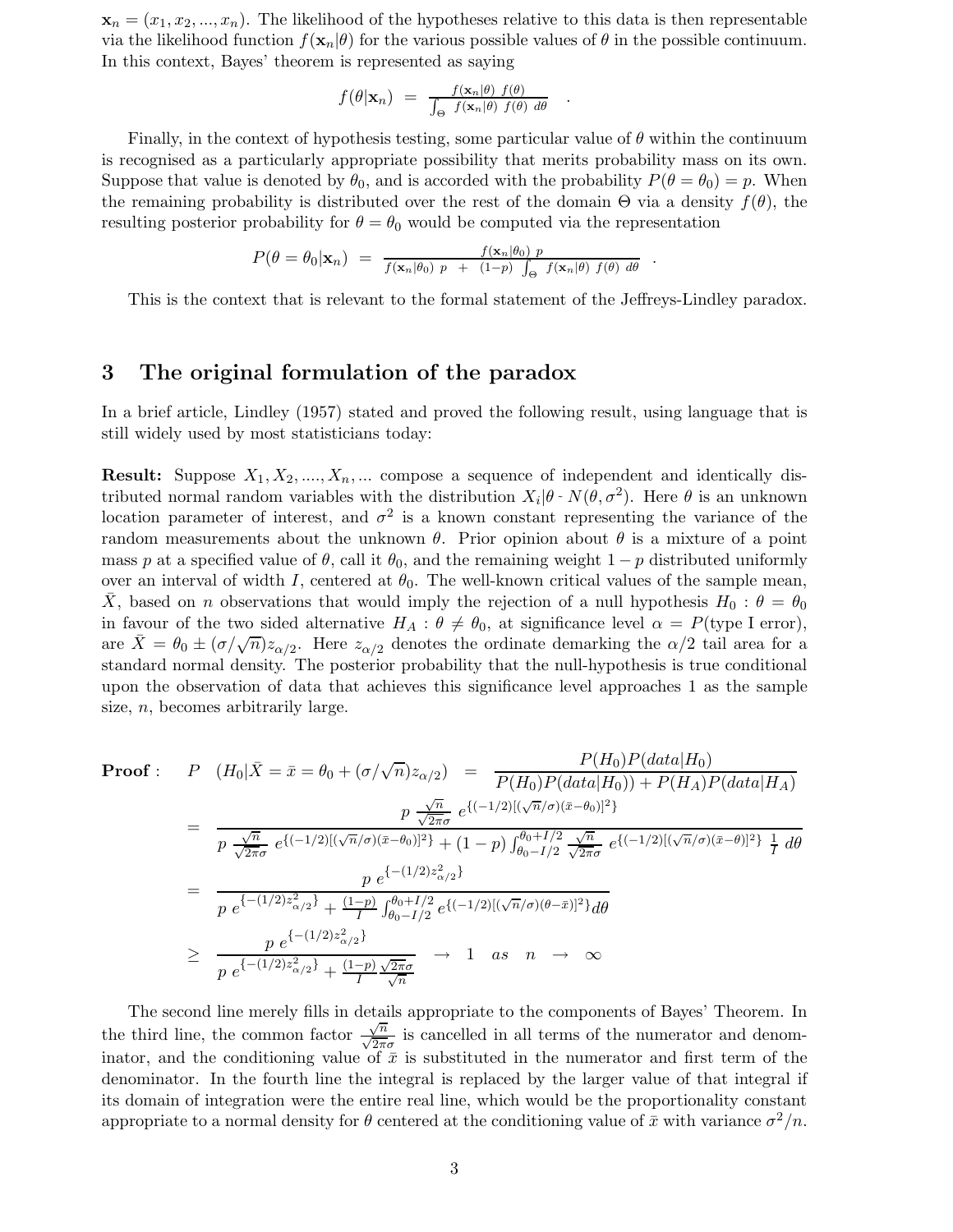The limiting result follows simply since  $\sqrt{n}$  appears only in the second term of the denominator of the final line.

Thus arises the paradox, that upon the observation of data that the long-standard significance testing procedures would pronounce as yielding a result that is "significantly different" from a prescribed value at level  $\alpha$  would yield a posterior level of belief in the prescribed value that can be close to certainty.

The paradox founders on the fact that even according to the principles of classical hypothesis testing, the choice of an appropriate significance level for a test (the size of type I error that would be allowed) should depend on the amount of type II error that must be incurred with it. To presume that a specific level of significance has the same meaning no matter what is the sample size, i.e. no matter what level of type II error is incurred, is a fundamental error that has riddled the practice of so-called objective statistical methods for years, even to the present day.

# **4 Subsequent developments**

In the era when his article was written, Lindley's discussion of the result was largely oriented toward motivating the method of analysis that lies behind it, explaining the assessment of the prior distribution and its use in Bayes' Theorem. During the course of the following thirty years these arguments supporting the practice of Bayesian statistics became persuasive enough that a sizeable number of statisticians began to think in this way. Nonetheless, conventional statistical practice had come to enshrine  $P$ (type I error) with such unique importance that the reporting of a p-value associated with a test statistic became the almost universal form of reporting test results. It was even required by many applied scientific, medical and business journals. The p-value of a test is the smallest value of  $\alpha$  at which an observed test statistic would specify rejection of the null hypothesis. The weight of Lindley's paradoxical result, along with related analyses by Jeffreys (1948), Good (1958) and Edwards, Lindman and Savage (1963) began to burden proponents of the Bayesian movement who wished to reorient statistical practice to sound principles of inferential evidence.

In 1987, both the *Journal of the American Statistical Association* and a journal of the Institute of Mathematical Statistics, *Statistical Science*, published extensive readable papers by Berger and Sellke (1987) and Berger and Dalampady (1987) showing that the standard practice of publishing "p-values" typically misconstrues the evidence contained in the data that is relevant to tested hypotheses. This occurs for much the same reason that the Jeffreys-Lindley paradox arises, the ignoring of type II error. These articles appeared with discussion by several of the most eminent theoretical and applied statisticians of the day.

Nonetheless, the mass marketing of statistical practice in required university courses, which promotes the idea of supposed scientific "objectivity" that does not rely on scientists' intuitions, beliefs or values, has chosen to ignore such results. As one example from many, the popular text of Moore and McCabe (2003) uses 828 pages of text supporting the methodology of p-values without even mentioning arguments surrounding the distortion it provokes. Many applied journals still require the presentation of statistical evidence in the form of p-values.

Rather than repeat the readable discussions that can be found in the international journals mentioned, I will conclude with a simple practical example that displays the improved style of analysis and reporting motivated by subjective Bayesian methods.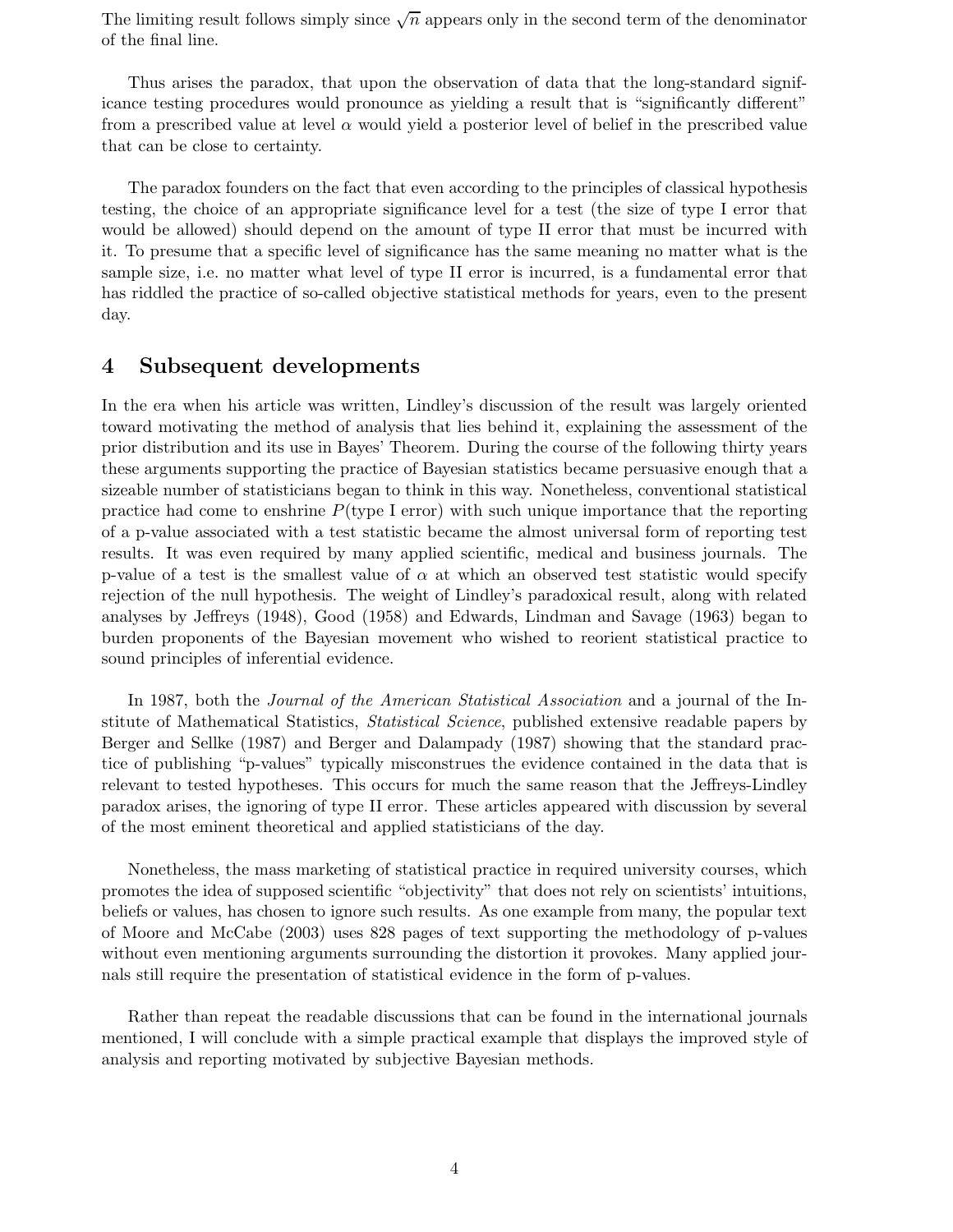# **5 Posterior probability of differences of a meaningful size**

To conclude, I shall report briefly on a computation by Deely (2003) appearing in a readable article that is completely devoted to the exposure and explanation of the methodology that I summarise here. The computation pertains to data reported by Ford et al. (1988) that measures blood cholesterol levels in 119 black American men and 130 black American women. The particular measurements that concern us here are made on the presence of high density lipoproteins (HDL cholesterol) in a subject, measured in milligrams per deciliter of blood. As it happens, HDL cholesterol is considered to be a beneficial component of blood cholesterol, whereas low density lipoproteins are considered a risk factor for several medical problems. Among other features of their article, Ford et al. reported the p-value statistic relevant to testing a null hyothesis that mean HDL levels in male subjects is equal to the mean levels in female subjects. The published data are summarised in Table 1.

#### **Table 1: HDL Statistics for Black Male and Female Subjects**

|             |     | men women p-value |       |
|-------------|-----|-------------------|-------|
| mean $55.2$ |     | 59.2              | .0621 |
| stdev 16.5  |     | 17.2              |       |
| n           | 116 | 130               |       |

Standard practice would be to conclude that "the results are not significant because the p-value is not as low as .05." If it were as small as .01 the difference would be reported as "highly significant," while a p-value of .001 or smaller would be termed "extremely significant". Experience with the practical consequences of the Jeffreys-Lindley paradox, that even extreme "statistical significance" can be achieved on the basis of sample mean statistics that are virtually identical, has provoked a concern with "practical significance" as an issue that is distinct from so-called "statistical significance" which is based merely on assessment of type I error.

The Bayesian alternative to assessing the content of these same statistics is laid out simply and in detail in the article of Deely. For this example it is developed as follows. Since the target populations of black adults from whom the samples were taken were sharply defined, the measurements among males and among females are widely regarded exchangeably within each group. More explicitly, measurements within each group are assessed with a mixture normal distribution, with conceivably different means for each. Denoting these means by  $\mu_M$  and  $\mu_F$ , what is of interest is to compute the posterior probability  $P(\mu_M \ge \mu_F + b \mid \text{data on males and})$ females). Interest focuses directly on various possible values of the difference "b", denominated in units of mg/dl, by which male mean HDL might exceed female mean HDL measurements.

The computation of this posterior probability relies on a specification of an assessed prior probability distribution for this difference. For the situation under consideration, prior to measuring the data for males and females there would have been reason to suspect that HDL levels among males might exceed, equal or be lower than those of females. Moreover, if differences are actually to be found, there was little information available on how large they might be. To some extent, differences of virtually any size could be believable. In such a situation, a common practice is to assess the difference with an improper, uniform distribution over all possible values. Though unrealistic as an assessment of prior opinion relative to extreme differences, such a prior distribution is a benchmark with which computations based on more informative prior distributions can be and are compared. In fact, the computational results are virtually identical to those using the exact finite interval uniform prior specified in Lindley's result, with  $I = 50$ or even 100. For the purpose of this Appendix, I shall report posterior probabilities only for this prior distribution. Deely also discusses and reports more details based on a more extensive assessment of prior information.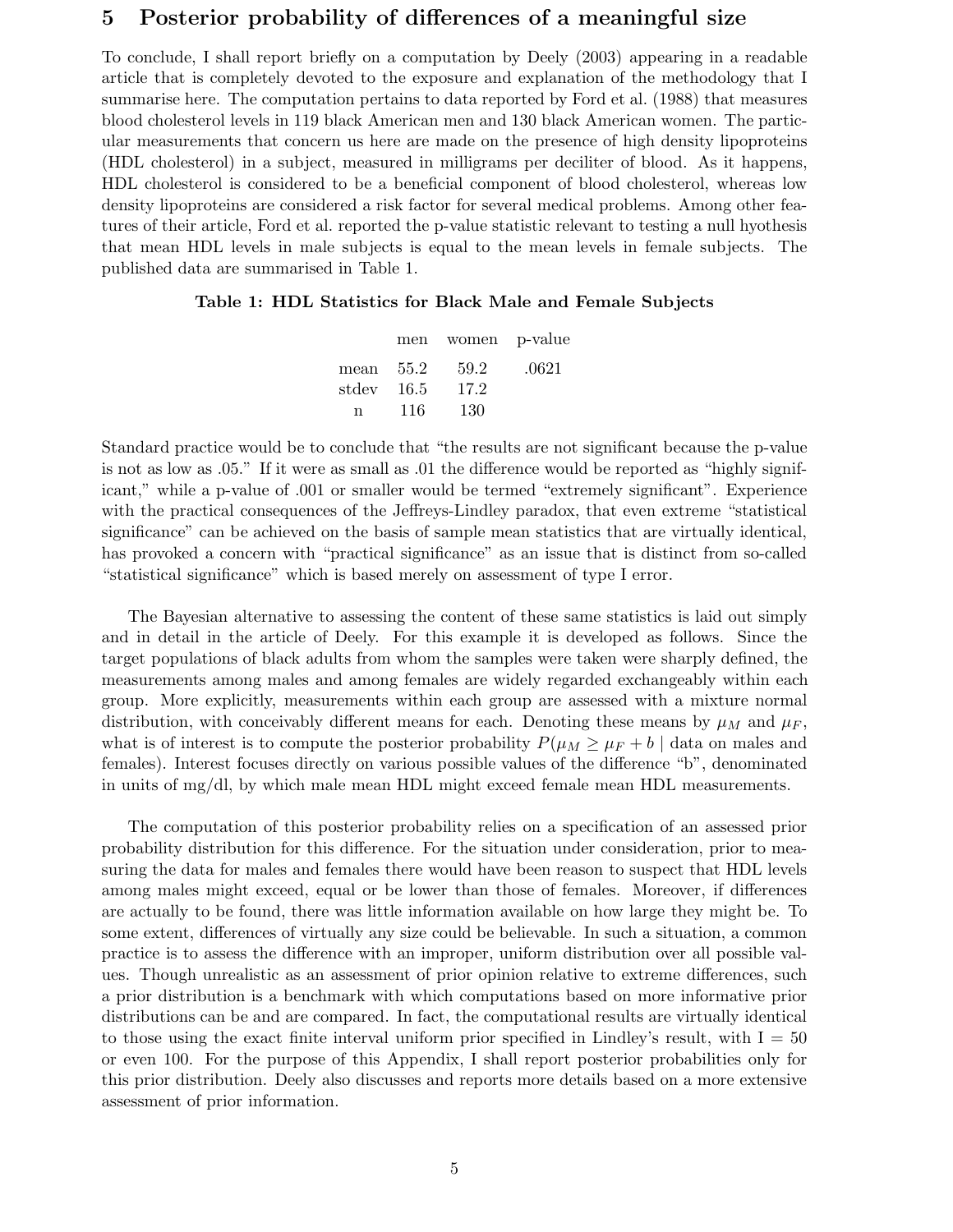Table 2 presents the relevant posterior probabilities based on this "flat" prior distribution and the same data for which the p-value was reported in Table 1. I shall comment on the results below.

#### **Table 2: Posterior Probabilities for Differences in Mean HDL Measurements among Black Male and Female Subjects (to 3 decimal places)**

| b              | $P(\mu_M \geq \mu_F + b \mid \text{data on males and females})$ |
|----------------|-----------------------------------------------------------------|
| $\theta$       | .909                                                            |
| 1              | .748                                                            |
| $\overline{2}$ | .500                                                            |
| 3              | .252                                                            |
| $\overline{4}$ | .091                                                            |
| $\overline{5}$ | .024                                                            |
| 6              | .004                                                            |
|                | .000                                                            |

Comparing Tables 1 and 2, it is worthy of comment firstly that whereas the "insignificant p-value" of .0621 is purportedly supposed to suggest that there is no difference between mean HDL in the two populations, the first row of Table 2 specifies a posterior probability that  $\mu_M$ exceeds  $\mu_F$ , based on the same data, with the value .909. Contrary to the conclusion from the p-value, it is highly probable that mean male HDL levels exceed those of females. This comparison highlights the regular misinterpretation of comparatively high p-values (those above .05 for example) as supporting a high probability for no difference between the two populations.

A second comment is to notice that the array of posterior probabilities that  $\mu_M$  exceeds  $\mu_F$ by at least the amount "b", for various values of "b" expresses precisely the type of information that common practice would require to distinguish between "statistical significance" and "practical significance". The results in Table 2 show that whereas mean HDL levels for men are probably (posterior to this data) greater than for women, they are also probably not greater by an amount that is large enough to worry about. Based on mean levels of both groups on the order of some 57 mg/dl or so, a difference in mean of 5 or 6 units would amount to a difference of 10% between the two groups. But Table 2 identifies a posterior probability for a difference of this great being less than .024.

The substance of this Appendix is to show explicitly how and why the Jeffreys-Lindley paradox arises, to show why the presentation merely of p-values is so misleading, and to show that the subjective Bayesian statistical methodology derives the information decision makers really desire in a natural way.

#### **References**

**Berger, J.O. and Sellke, T.** (1987) Testing a point-null hypothesis: the irreconcilability of p-values and evidence, *Journal of the American Statistical Association*, **82**, 112-122. Discussions by J.W. Pratt, I.J. Good, J.M. Dickey, S.B. Vardeman, C.W. Morris in the same issue, pp. 123-139.

**Berger, J.O. and Delampady, M.** (1987) Testing precise hypotheses, *Statistical Science*, **2**, 317-335. Discussions by D.R. Cox, M.L. Eaton, Arnold Zellner, M.J. Bayarri, J. Casella and R. Berger in the same issue, pp. 335-352.